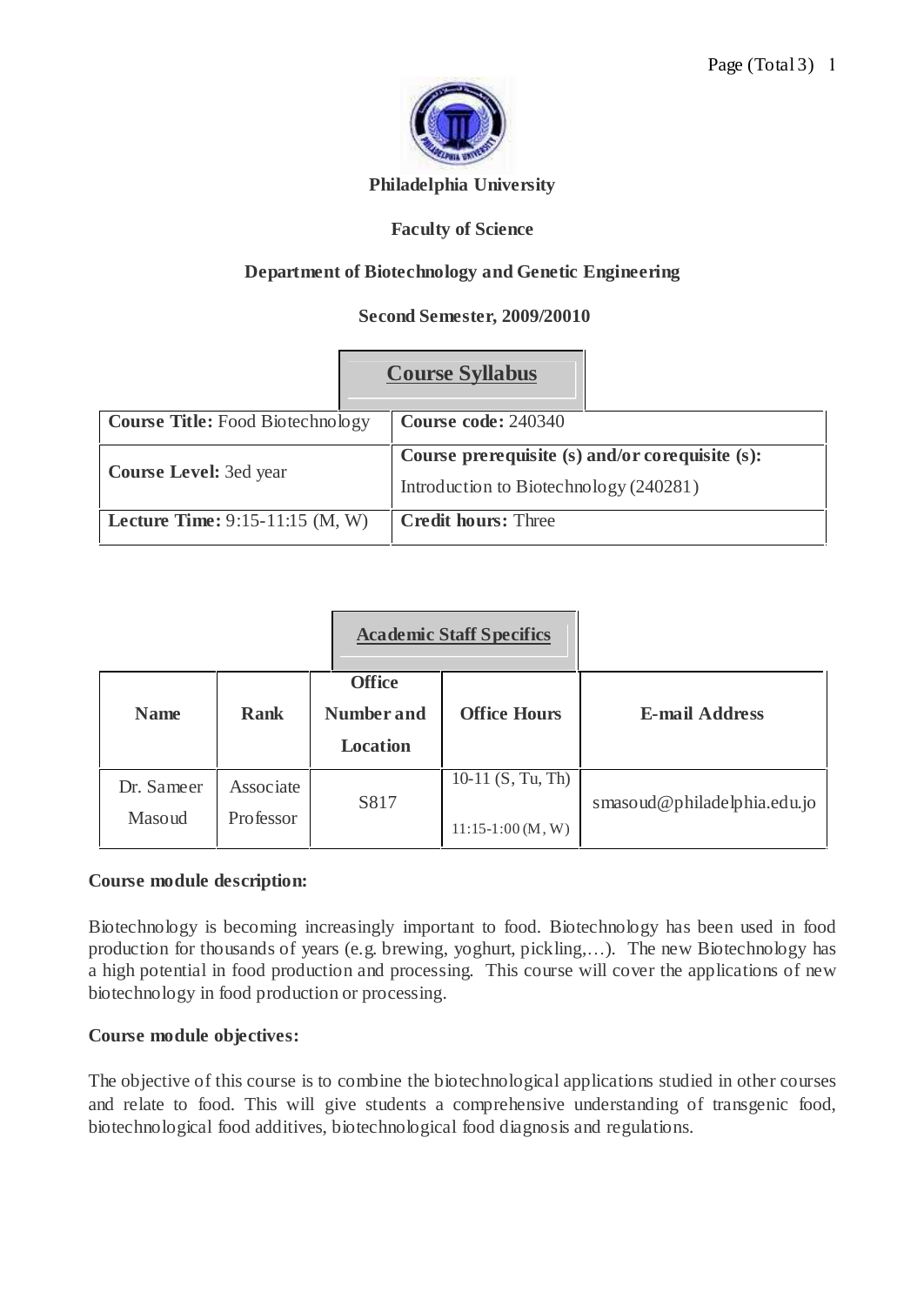## **Course/ module components**

## **Text Book (Title; Introduction to Food Biotechnology. Author; Perry Johnson-Green. Publisher; CRC Press. Year; 2002.**

## **Teaching methods:**

Each week two lectures (2 X 75-minutes). Student questions and student participation in discussions are encouraged.

## **Learning outcomes:**

• Knowledge and understanding of definition and the different uses of food biotechnology. These include the tools used, production of recombinant proteins and additives to use in food technology, transgenic foods, diagnostic system used in food industry, and ethics and safety of food biotechnology.

 After the course the students are expected to understand new development in the field with analytical thinking of the various aspects of the new technology.

Students are expected to ask questions and participate in discussions.

#### **Assessment instruments**

| <b>Allocation of Marks</b>    |             |  |  |  |
|-------------------------------|-------------|--|--|--|
| <b>Assessment Instruments</b> | <b>Mark</b> |  |  |  |
| First examination             | 20 %        |  |  |  |
| Second examination            | 20%         |  |  |  |
| Homework and Reports          | 10 %        |  |  |  |
| Final examination: 50 marks   | 50 %        |  |  |  |
| Total                         | 100 %       |  |  |  |

#### **Expected workload:**

On average students need to spend 2-3 hours of study and preparation/lecture.

#### **Attendance policy:**

Absence from lectures and/or tutorials shall not exceed 15%. Students who exceed the 15% limit without a medical or emergency excuse acceptable to and approved by the Dean of Science shall not be allowed to take the final examination and shall receive a mark of zero for the course. If the excuse is approved by the Dean, the student shall be considered to have withdrawn from the course.